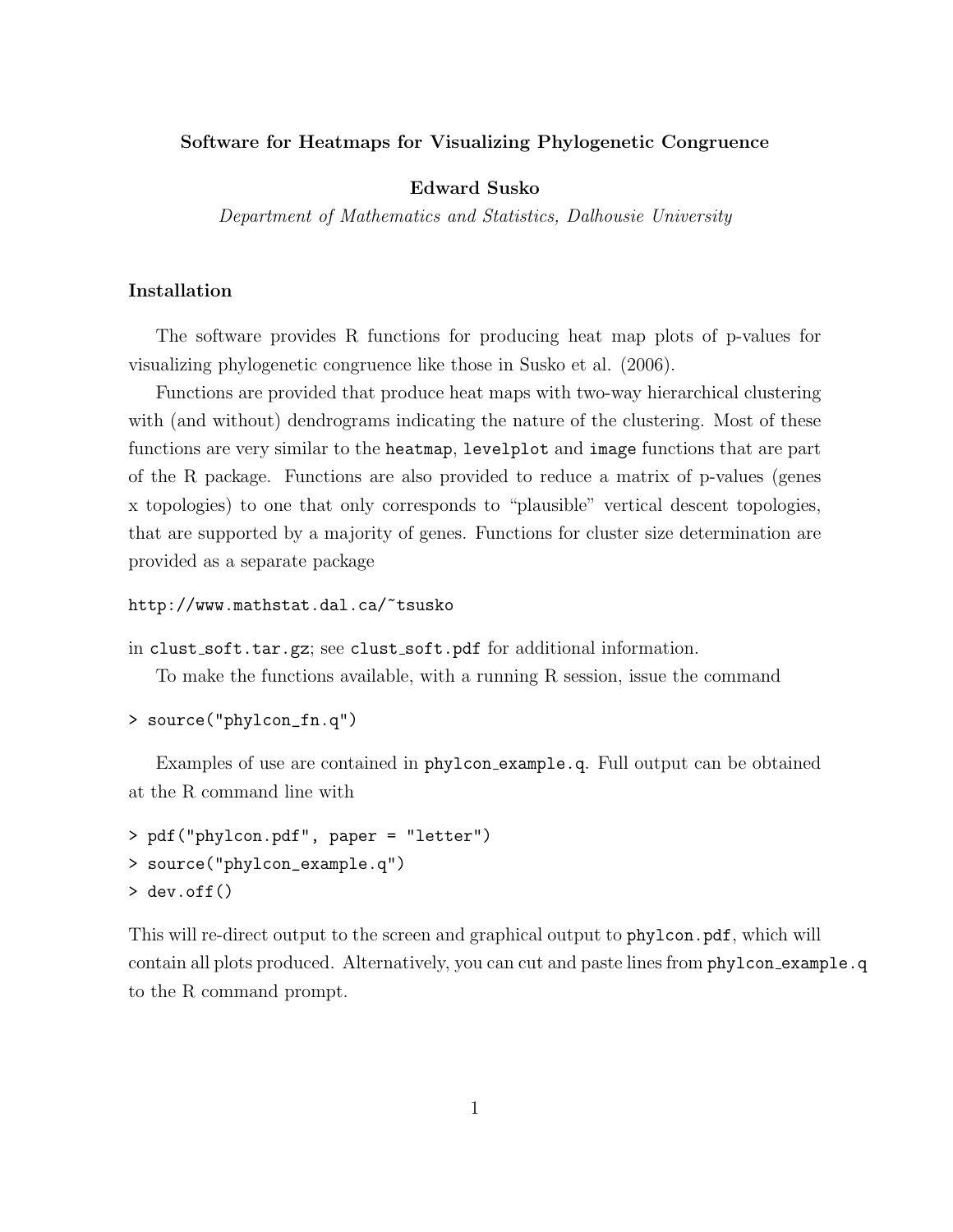## R functions

The function heatmap.d is a modfication of the heatmap function in R and computes heat maps with dendrograms. The function heatmap.nod does not add dendrograms. It can be useful when the number of genes or topologies is too large for easy representation of dendrograms. The function top.subclust converts a data frame of p-values to one that contains only the p-values for the topolgies that are "supported" by a majority of genes.

### Heatmaps with dendrograms

heatmap.d(x, nclust.row, nclust.col,  $\dots$ )

description: Plots a heat map with dendrograms and lines indicating where the clusters are.

# arguments:

- x: p-value matrix. Each colum gives the p-values for each of the topologies for a given gene.
- nclust.row: The number of clusters of rows (genes). If nclust.row  $= 3$ , two vertical lines will be drawn indicating the the boundaries of the three clusters of genes.

nclust.col: The number of clusters of columns (topologies).

See phylcon\_example.q and documentation for the R function heatmap for information about other arguments.

#### examples:

```
heatmap.d(t(pmat), nclust.row = 1, nclust.col = 1,
          scale = "none", ylab = "Topology", xlab = "Gene",labRow = rep("", dim(t(pmat))[1]), # no row labelslabCol = rep("", dim(t(pmat))[2]), # no col labelscol = terrain.colors(20), main = "Example 1 Data",
          breaks = brks)
```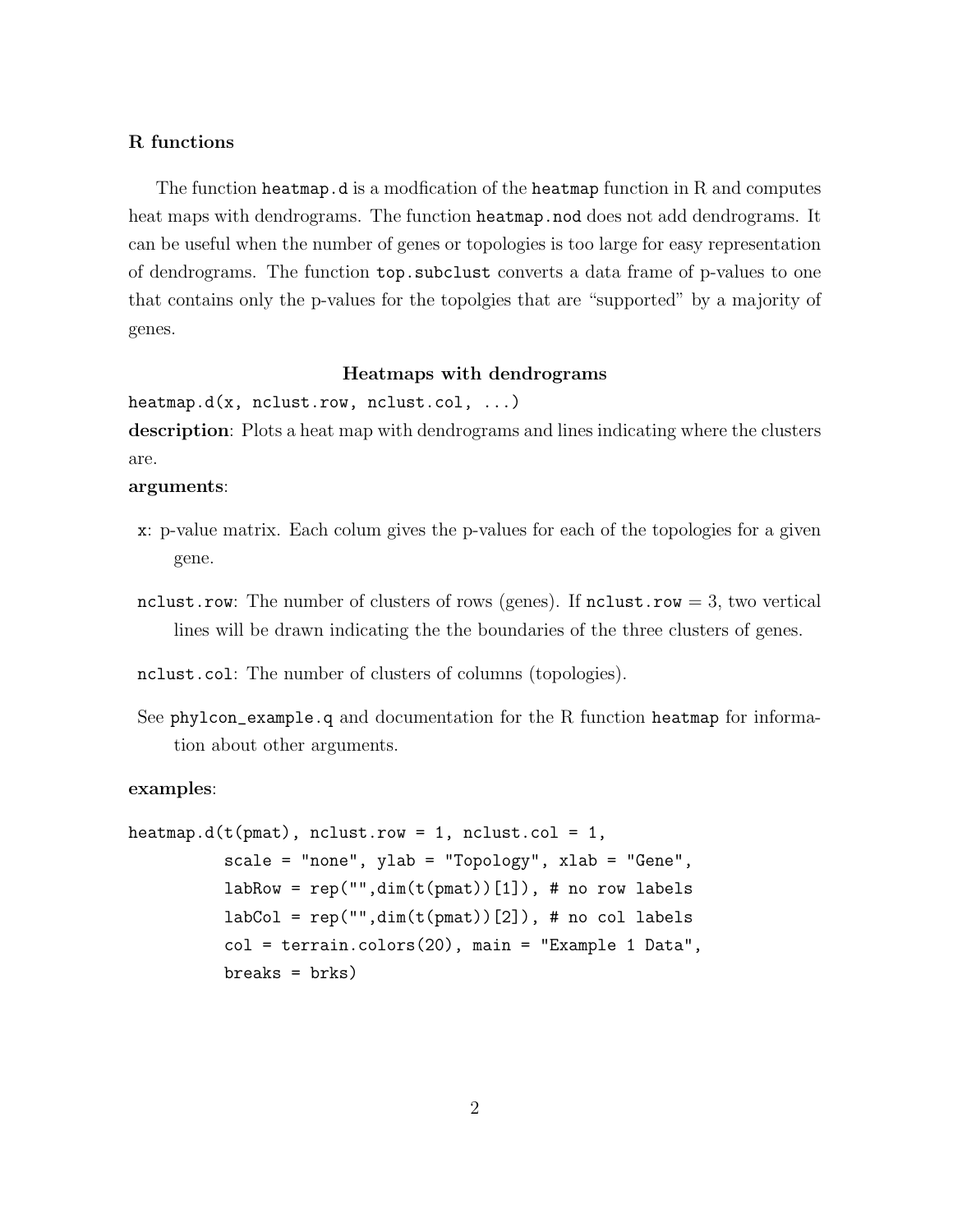#### Heatmaps without dendrograms

heatmap.nod(x, nclust.row, nclust.col, method = "average", divisive =  $F$ , ColSideColors, ColSideColors2, ttle, ...)

description: Plots a heat map with no dendrogram and lines indicating where the clusters are.

## arguments:

- x: p-value matrix. Each colum gives the p-values for each of the topologies for a given gene.
- nclust.row: The number of clusters of rows (genes). If nclust.row = 3, two vertical lines will be drawn indicating the the boundaries of the three clusters of genes.
- nclust.col: The number of clusters of columns (topologies).
- method: The method of hierarchical clustering used. The default is average clustering which in which the distance between two clusters is the average of the distances for all pairs of items in the two clusters; UPGMA is an example. See the documentation of the R function hclust for non-default options.
- divisive: If FALSE clustering proceeds in an agglomerative fashion by grouping together clusters that are similar. If TRUE clusters that differ are split apart.
- ColSideColors, ColSideColors2: On input should give colours for groups of genes required as input by heatmap\* functions so that locations of genes after two way clustering can be tracked. See 'col.groupgenes' and 'rainbow' functions. ColSide-Colors2 is included to allow two sets of groupings to be included.

ttle: The title string.

See phylcon\_example.q and the documentation of the R function image for information about additional arguments.